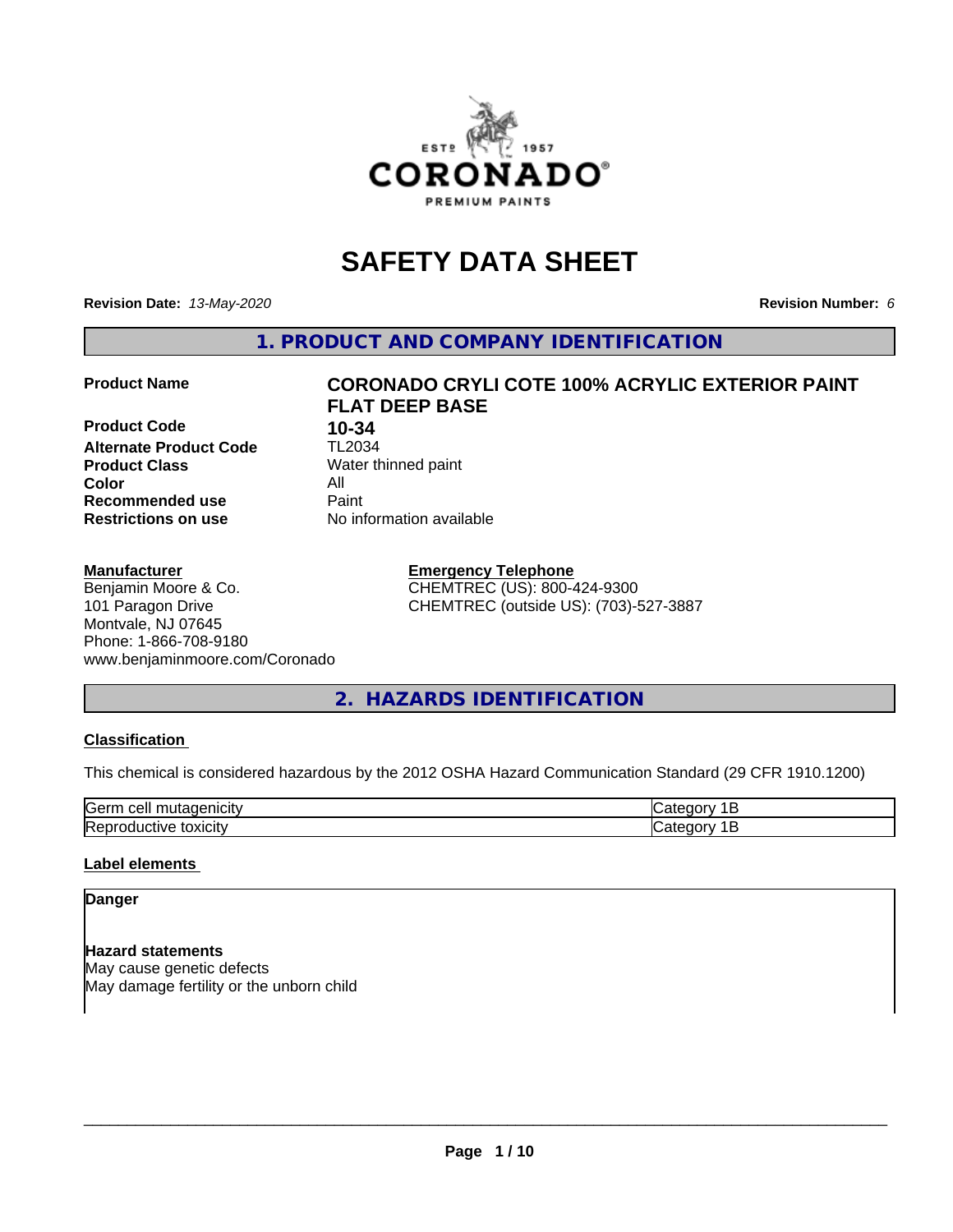

**Appearance** liquid **Odor in the original of the original of the original of the original of the original of the original of the original of the original of the original of the original of the original of the original of t** 

# **Precautionary Statements - Prevention**

Obtain special instructions before use Do not handle until all safety precautions have been read and understood Use personal protective equipment as required

# **Precautionary Statements - Response**

IF exposed or concerned: Get medical advice/attention

# **Precautionary Statements - Storage**

Store locked up

# **Precautionary Statements - Disposal**

Dispose of contents/container to an approved waste disposal plant

#### **Hazards not otherwise classified (HNOC)**

Not applicable

#### **Other information**

No information available

# **3. COMPOSITION INFORMATION ON COMPONENTS**

\_\_\_\_\_\_\_\_\_\_\_\_\_\_\_\_\_\_\_\_\_\_\_\_\_\_\_\_\_\_\_\_\_\_\_\_\_\_\_\_\_\_\_\_\_\_\_\_\_\_\_\_\_\_\_\_\_\_\_\_\_\_\_\_\_\_\_\_\_\_\_\_\_\_\_\_\_\_\_\_\_\_\_\_\_\_\_\_\_\_\_\_\_

| <b>Chemical name</b>                         | <b>CAS No.</b> | Weight-%    |
|----------------------------------------------|----------------|-------------|
| Nepheline syenite                            | 37244-96-5     | $20 - 25$   |
| Titanium dioxide                             | 13463-67-7     | $5 - 10$    |
| Zinc oxide                                   | 1314-13-2      | - 5         |
| Propylene glycol                             | $57 - 55 - 6$  | $-5$        |
| Sodium C14-C16 olefin sulfonate              | 68439-57-6     | $0.1 - 0.5$ |
| Carbamic acid, 1H-benzimidazol-2-yl-, methyl | 10605-21-7     | $0.1 - 0.5$ |
| ester                                        |                |             |

# **4. FIRST AID MEASURES**

| <b>General Advice</b> | If symptoms persist, call a physician. Show this safety data sheet to the doctor in<br>attendance.       |
|-----------------------|----------------------------------------------------------------------------------------------------------|
| <b>Eye Contact</b>    | Rinse thoroughly with plenty of water for at least 15 minutes and consult a<br>physician.                |
| <b>Skin Contact</b>   | Wash off immediately with soap and plenty of water while removing all<br>contaminated clothes and shoes. |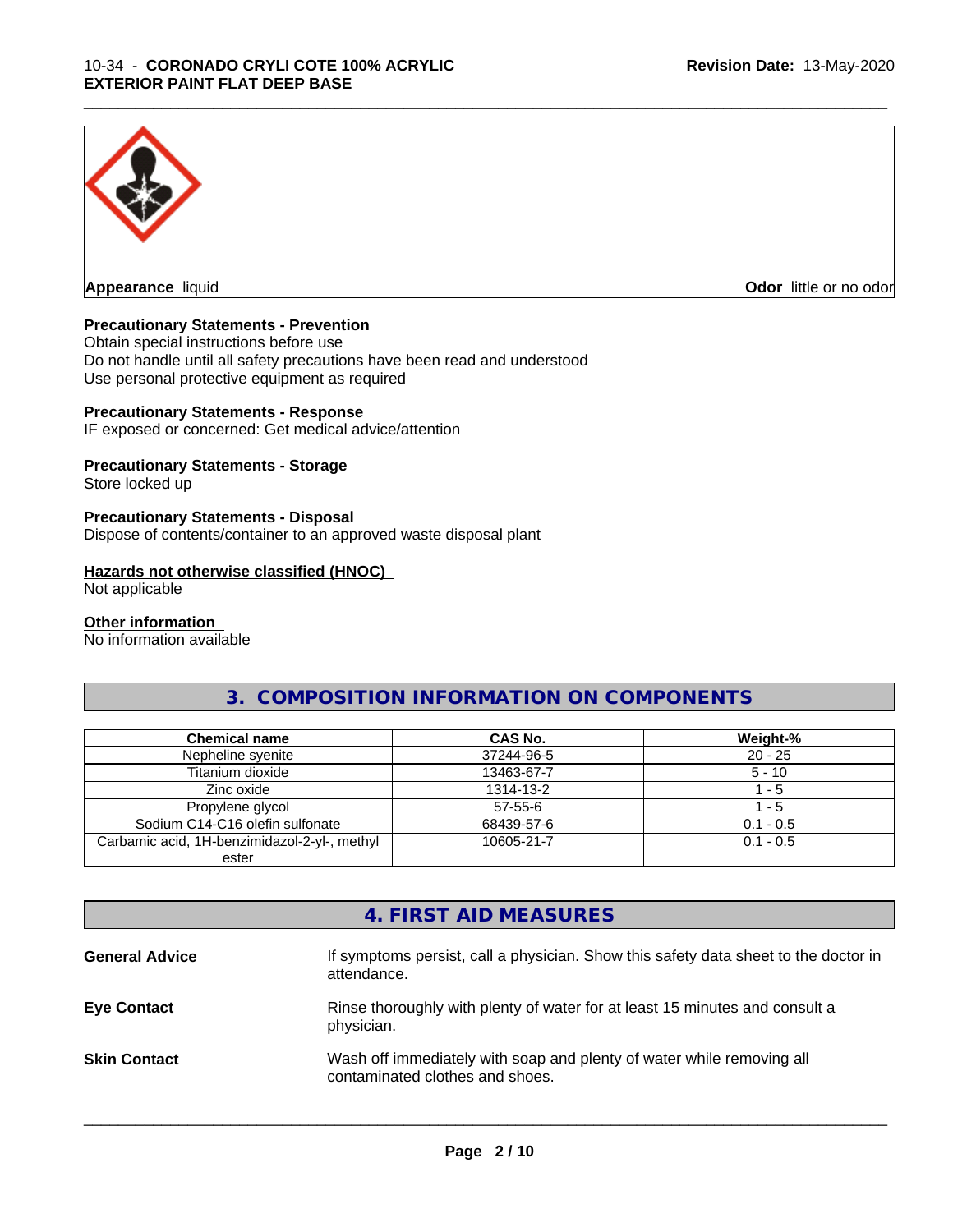| <b>Inhalation</b>                                          |                                                               | Move to fresh air. If symptoms persist, call a physician.                                                                                    |                                                    |                                                                                                            |  |
|------------------------------------------------------------|---------------------------------------------------------------|----------------------------------------------------------------------------------------------------------------------------------------------|----------------------------------------------------|------------------------------------------------------------------------------------------------------------|--|
| Ingestion                                                  |                                                               | Clean mouth with water and afterwards drink plenty of water. Consult a physician<br>if necessary.                                            |                                                    |                                                                                                            |  |
| <b>Most Important</b><br><b>Symptoms/Effects</b>           |                                                               | None known.                                                                                                                                  |                                                    |                                                                                                            |  |
| <b>Notes To Physician</b>                                  |                                                               | Treat symptomatically.                                                                                                                       |                                                    |                                                                                                            |  |
|                                                            |                                                               |                                                                                                                                              | 5. FIRE-FIGHTING MEASURES                          |                                                                                                            |  |
|                                                            | <b>Suitable Extinguishing Media</b>                           |                                                                                                                                              |                                                    | Use extinguishing measures that are appropriate to local<br>circumstances and the surrounding environment. |  |
| Protective equipment and precautions for firefighters      |                                                               | As in any fire, wear self-contained breathing apparatus<br>pressure-demand, MSHA/NIOSH (approved or equivalent)<br>and full protective gear. |                                                    |                                                                                                            |  |
| <b>Specific Hazards Arising From The Chemical</b>          |                                                               | Closed containers may rupture if exposed to fire or<br>extreme heat.                                                                         |                                                    |                                                                                                            |  |
| <b>Sensitivity to mechanical impact</b>                    |                                                               | No                                                                                                                                           |                                                    |                                                                                                            |  |
|                                                            | Sensitivity to static discharge                               |                                                                                                                                              | No                                                 |                                                                                                            |  |
| <b>Flash Point Data</b><br><b>Method</b>                   | Flash point (°F)<br>Flash Point (°C)                          |                                                                                                                                              | Not applicable<br>Not applicable<br>Not applicable |                                                                                                            |  |
|                                                            | <b>Flammability Limits In Air</b>                             |                                                                                                                                              |                                                    |                                                                                                            |  |
|                                                            | Lower flammability limit:<br><b>Upper flammability limit:</b> |                                                                                                                                              | Not applicable<br>Not applicable                   |                                                                                                            |  |
| <b>NFPA</b>                                                | Health: 2                                                     | Flammability: 0                                                                                                                              | Instability: 0                                     | Special: Not Applicable                                                                                    |  |
| <b>NFPA Legend</b><br>0 - Not Hazardous<br><b>Clighthe</b> |                                                               |                                                                                                                                              |                                                    |                                                                                                            |  |

- Slightly
- 2 Moderate
- 3 High
- 4 Severe

*The ratings assigned are only suggested ratings, the contractor/employer has ultimate responsibilities for NFPA ratings where this system is used.*

*Additional information regarding the NFPA rating system is available from the National Fire Protection Agency (NFPA) at www.nfpa.org.*

# **6. ACCIDENTAL RELEASE MEASURES**

**Personal Precautions** Avoid contact with skin, eyes and clothing. Ensure adequate ventilation.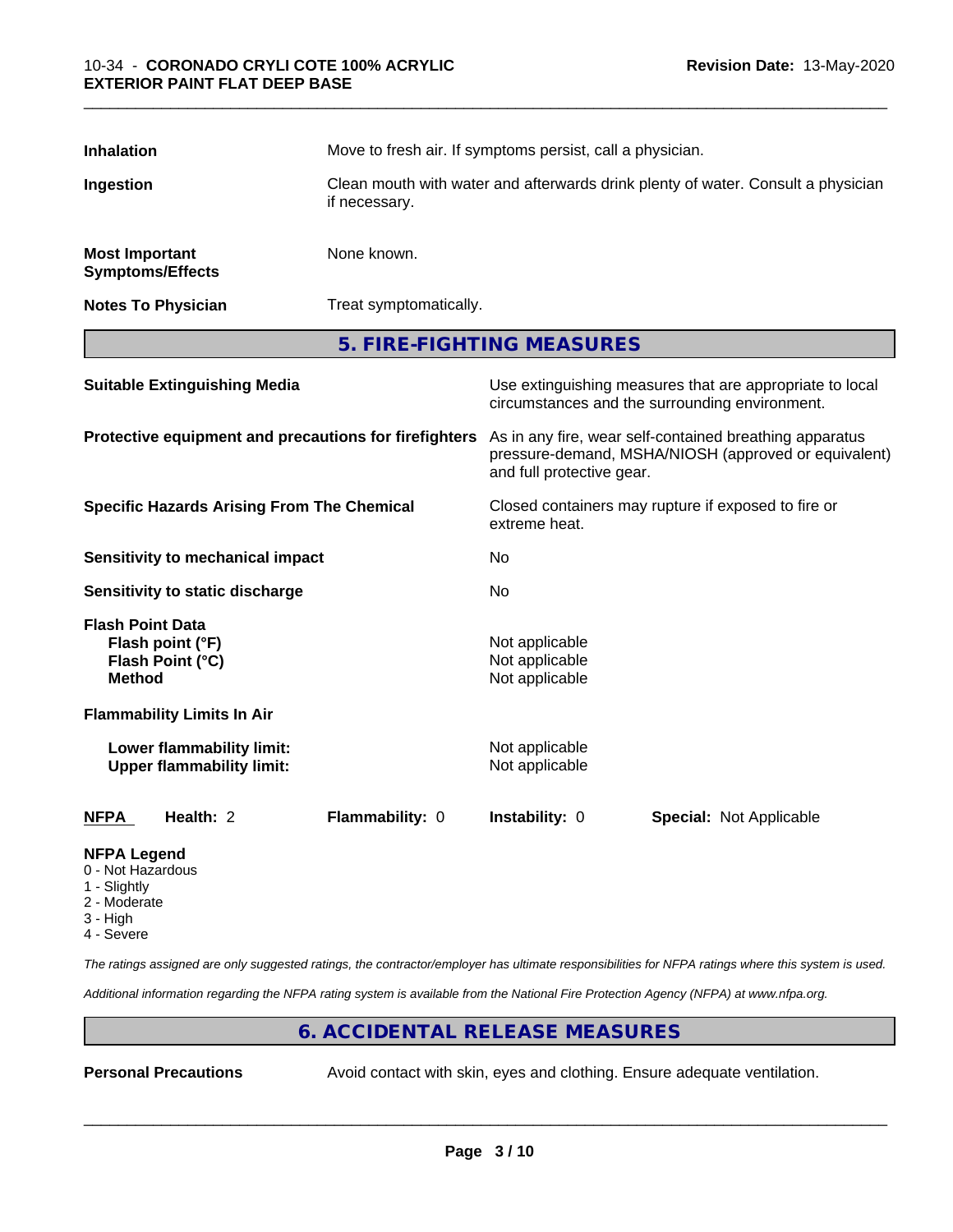| Prevent further leakage or spillage if safe to do so.                                                                                                                            |  |  |
|----------------------------------------------------------------------------------------------------------------------------------------------------------------------------------|--|--|
| See Section 12 for additional Ecological Information.                                                                                                                            |  |  |
| Soak up with inert absorbent material. Sweep up and shovel into suitable<br>containers for disposal.                                                                             |  |  |
| 7. HANDLING AND STORAGE                                                                                                                                                          |  |  |
| Avoid contact with skin, eyes and clothing. Avoid breathing vapors, spray mists or<br>sanding dust. In case of insufficient ventilation, wear suitable respiratory<br>equipment. |  |  |
| Keep container tightly closed. Keep out of the reach of children.                                                                                                                |  |  |
| No information available                                                                                                                                                         |  |  |
|                                                                                                                                                                                  |  |  |

# **8. EXPOSURE CONTROLS/PERSONAL PROTECTION**

# **Exposure Limits**

| <b>Chemical name</b> | <b>ACGIH TLV</b>                                                                                              | <b>OSHA PEL</b>                                         |
|----------------------|---------------------------------------------------------------------------------------------------------------|---------------------------------------------------------|
| Titanium dioxide     | $15 \text{ mg/m}^3$ - TWA<br>TWA: $10 \text{ mg/m}^3$                                                         |                                                         |
| Zinc oxide           | STEL: 10 mg/m <sup>3</sup> respirable particulate<br>matter<br>TWA: $2 \text{ mg/m}^3$ respirable particulate | 5 mg/m <sup>3</sup> - TWA<br>15 mg/m <sup>3</sup> - TWA |
|                      | matter                                                                                                        |                                                         |

### **Legend**

ACGIH - American Conference of Governmental Industrial Hygienists Exposure Limits OSHA - Occupational Safety & Health Administration Exposure Limits N/E - Not Established

| <b>Engineering Measures</b> | Ensure adequate ventilation, especially in confined areas. |
|-----------------------------|------------------------------------------------------------|
|                             |                                                            |

# **Personal Protective Equipment**

| <b>Eye/Face Protection</b>    | Safety glasses with side-shields.                                                                                                                                                                                                                                                                                                                                   |  |  |  |
|-------------------------------|---------------------------------------------------------------------------------------------------------------------------------------------------------------------------------------------------------------------------------------------------------------------------------------------------------------------------------------------------------------------|--|--|--|
| <b>Skin Protection</b>        | Protective gloves and impervious clothing.                                                                                                                                                                                                                                                                                                                          |  |  |  |
| <b>Respiratory Protection</b> | Use only with adequate ventilation. In operations where exposure limits are<br>exceeded, use a NIOSH approved respirator that has been selected by a<br>technically qualified person for the specific work conditions. When spraying the<br>product or applying in confined areas, wear a NIOSH approved respirator<br>specified for paint spray or organic vapors. |  |  |  |
| llendaria Maaannaa            | المفصولوم ومصطومين الموم ورزموه والمواطنة المواطور ومزرم بوارام والأرزر لمملومه المزوري                                                                                                                                                                                                                                                                             |  |  |  |

- **Hygiene Measures** Avoid contact with skin, eyes and clothing. Remove and wash contaminated clothing before re-use. Wash thoroughly after handling.
	- **9. PHYSICAL AND CHEMICAL PROPERTIES**

**Appearance** liquid **and a limitation of the contract of the contract of the contract of the contract of the contract of the contract of the contract of the contract of the contract of the contract of the contract of the c Odor**<br> **Odor Threshold**<br> **Odor Threshold CODOR CODOR CODOR CODOR CODOR CODOR CODOR CODOR CODOR CODOR CODOR** 

**No information available**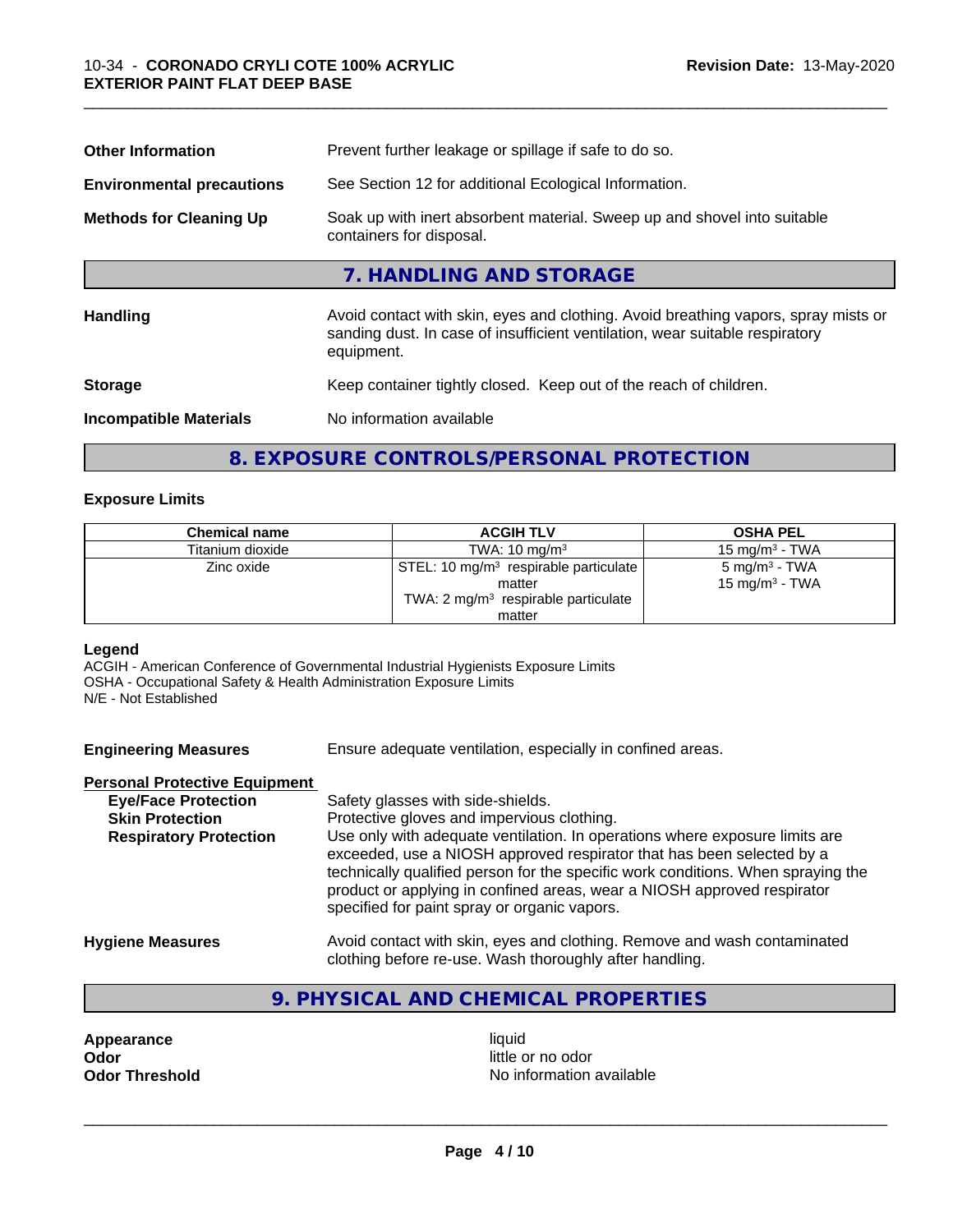**Density (lbs/gal)** 10.75 - 10.85<br> **Specific Gravity** 1.29 - 1.31 **Specific Gravity pH** No information available **Viscosity (cps)** No information available **Solubility(ies)** No information available **Water solubility** No information available **Evaporation Rate** Note 2008 and 2009 No information available **Vapor pressure** No information available in the North American Monte available in the North American available **Vapor density** No information available values and values of  $\alpha$  No information available **Wt. % Solids** 45 - 55 **Vol. % Solids** 35 - 45 **Wt. % Volatiles** 45 - 55 **Vol. % Volatiles** 55 - 65 **VOC Regulatory Limit (g/L)** < 50 **Boiling Point (°F)** 212 **Boiling Point (°C)** 100 **Freezing point (°F)** 32 **Freezing Point (°C)** 0 **Flash point (°F)**<br> **Flash Point (°C)**<br> **Flash Point (°C)**<br> **Not** applicable **Flash Point (°C) Method** Not applicable **Flammability (solid, gas)** Not applicable **Upper flammability limit:**<br> **Lower flammability limit:**<br>
Not applicable<br>
Not applicable **Lower flammability limit:**<br> **Autoignition Temperature (°F)** Not applicable havailable available **Autoignition Temperature (°F)**<br> **Autoignition Temperature (°C)** No information available **Autoignition Temperature (°C) Decomposition Temperature (°F)** No information available **Decomposition Temperature (°C)**<br> **Partition coefficient**<br> **Partition coefficient**<br> **No** information available

**No information available** 

\_\_\_\_\_\_\_\_\_\_\_\_\_\_\_\_\_\_\_\_\_\_\_\_\_\_\_\_\_\_\_\_\_\_\_\_\_\_\_\_\_\_\_\_\_\_\_\_\_\_\_\_\_\_\_\_\_\_\_\_\_\_\_\_\_\_\_\_\_\_\_\_\_\_\_\_\_\_\_\_\_\_\_\_\_\_\_\_\_\_\_\_\_

# **10. STABILITY AND REACTIVITY**

| <b>Reactivity</b>                       | Not Applicable                           |
|-----------------------------------------|------------------------------------------|
| <b>Chemical Stability</b>               | Stable under normal conditions.          |
| <b>Conditions to avoid</b>              | Prevent from freezing.                   |
| <b>Incompatible Materials</b>           | No materials to be especially mentioned. |
| <b>Hazardous Decomposition Products</b> | None under normal use.                   |
| Possibility of hazardous reactions      | None under normal conditions of use.     |

**11. TOXICOLOGICAL INFORMATION**

# **Product Information**

# **Information on likely routes of exposure**

**Principal Routes of Exposure** Eye contact, skin contact and inhalation.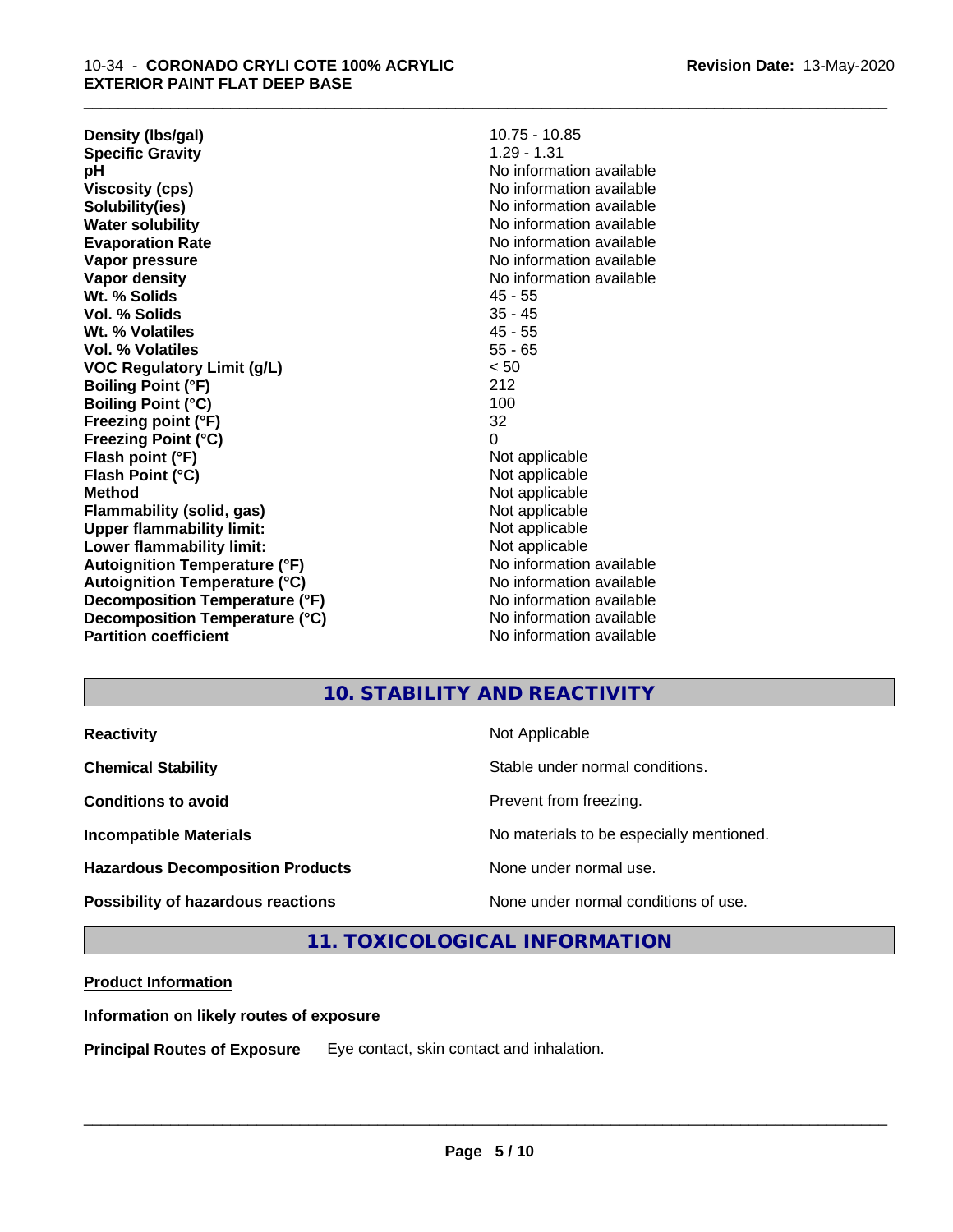| <b>Acute Toxicity</b>           |                                                                                            |  |  |
|---------------------------------|--------------------------------------------------------------------------------------------|--|--|
| <b>Product Information</b>      | No information available                                                                   |  |  |
|                                 | Symptoms related to the physical, chemical and toxicological characteristics               |  |  |
| <b>Symptoms</b>                 | No information available                                                                   |  |  |
|                                 | Delayed and immediate effects as well as chronic effects from short and long-term exposure |  |  |
| Eye contact                     | May cause slight irritation.                                                               |  |  |
| <b>Skin contact</b>             | Substance may cause slight skin irritation. Prolonged or repeated contact may dry          |  |  |
|                                 | skin and cause irritation.                                                                 |  |  |
| <b>Inhalation</b>               | May cause irritation of respiratory tract.                                                 |  |  |
| Ingestion                       | Ingestion may cause gastrointestinal irritation, nausea, vomiting and diarrhea.            |  |  |
| <b>Sensitization</b>            | No information available                                                                   |  |  |
| <b>Neurological Effects</b>     | No information available.                                                                  |  |  |
| <b>Mutagenic Effects</b>        | Suspected of causing genetic defects.                                                      |  |  |
| <b>Reproductive Effects</b>     | May damage fertility or the unborn child.                                                  |  |  |
| <b>Developmental Effects</b>    | No information available.                                                                  |  |  |
| <b>Target organ effects</b>     | No information available.                                                                  |  |  |
| STOT - single exposure          | No information available.                                                                  |  |  |
| <b>STOT - repeated exposure</b> | No information available.                                                                  |  |  |
| Other adverse effects           | No information available.                                                                  |  |  |
| <b>Aspiration Hazard</b>        | No information available                                                                   |  |  |
|                                 |                                                                                            |  |  |

# **Numerical measures of toxicity**

**The following values are calculated based on chapter 3.1 of the GHS document**

| ATEmix (oral)          | 95775 mg/kg   |
|------------------------|---------------|
| <b>ATEmix (dermal)</b> | 1554029 mg/kg |

# **Component Information**

| Chemical name                                                       | Oral LD50                                    | Dermal LD50                                                        | Inhalation LC50 |
|---------------------------------------------------------------------|----------------------------------------------|--------------------------------------------------------------------|-----------------|
| Titanium dioxide<br>13463-67-7                                      | $> 10000$ mg/kg (Rat)                        |                                                                    |                 |
| Zinc oxide<br>1314-13-2                                             | $>$ 5000 mg/kg (Rat)                         |                                                                    |                 |
| Propylene glycol<br>$57 - 55 - 6$                                   | $= 20$ g/kg (Rat)                            | $= 20800$ mg/kg (Rabbit)                                           |                 |
| Sodium C14-C16 olefin sulfonate<br>68439-57-6                       | $= 2220$ mg/kg (Rat)                         | $> 740$ mg/kg (Rabbit)                                             | -               |
| Carbamic acid,<br>1H-benzimidazol-2-yl-, methyl ester<br>10605-21-7 | $>$ 5050 mg/kg (Rat)<br>$= 6400$ mg/kg (Rat) | $> 10000$ mg/kg (Rabbit) = 2 g/kg (<br>$Rat$ = 8500 mg/kg (Rabbit) |                 |

# **Chronic Toxicity**

# **Carcinogenicity**

*The information below indicateswhether each agency has listed any ingredient as a carcinogen:.*

| <b>Chemical name</b>                                                                                                                                                                                                                                         | <b>IARC</b>                    | <b>NTP</b> | OSHA   |  |
|--------------------------------------------------------------------------------------------------------------------------------------------------------------------------------------------------------------------------------------------------------------|--------------------------------|------------|--------|--|
|                                                                                                                                                                                                                                                              | . .<br>2B<br>Possible<br>Human |            | Listed |  |
| <b>The Contract of the Contract of the Contract of the Contract of The Contract of The Contract of The Contract of The Contract of The Contract of The Contract of The Contract of The Contract of The Contract of The Contract </b><br>dioxide<br>l ıtanıum | Carcinogen                     |            |        |  |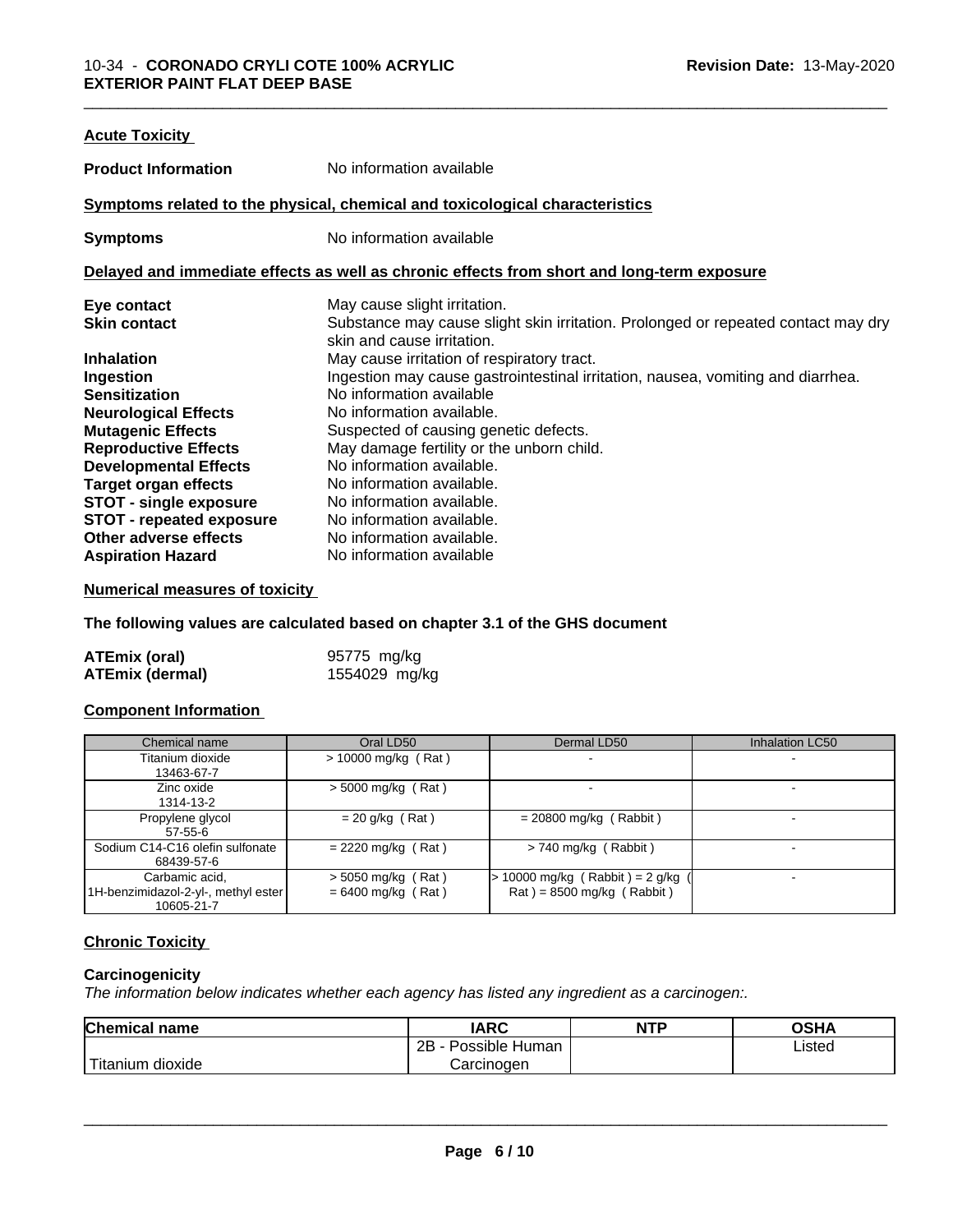• Although IARC has classified titanium dioxide as possibly carcinogenic to humans (2B), their summary concludes: "No significant exposure to titanium dioxide is thought to occur during the use of products in which titanium dioxide is bound to other materials, such as paint."

\_\_\_\_\_\_\_\_\_\_\_\_\_\_\_\_\_\_\_\_\_\_\_\_\_\_\_\_\_\_\_\_\_\_\_\_\_\_\_\_\_\_\_\_\_\_\_\_\_\_\_\_\_\_\_\_\_\_\_\_\_\_\_\_\_\_\_\_\_\_\_\_\_\_\_\_\_\_\_\_\_\_\_\_\_\_\_\_\_\_\_\_\_

#### **Legend**

IARC - International Agency for Research on Cancer NTP - National Toxicity Program OSHA - Occupational Safety & Health Administration

**12. ECOLOGICAL INFORMATION**

# **Ecotoxicity Effects**

The environmental impact of this product has not been fully investigated.

# **Product Information**

#### **Acute Toxicity to Fish**

No information available

#### **Acute Toxicity to Aquatic Invertebrates**

No information available

#### **Acute Toxicity to Aquatic Plants**

No information available

#### **Persistence / Degradability**

No information available.

# **Bioaccumulation**

No information available.

# **Mobility in Environmental Media**

No information available.

# **Ozone**

No information available

# **Component Information**

# **Acute Toxicity to Fish**

Titanium dioxide  $LC50:$  > 1000 mg/L (Fathead Minnow - 96 hr.) Propylene glycol LC50: 710 mg/L (Fathead Minnow - 96 hr.) Carbamic acid, 1H-benzimidazol-2-yl-, methyl ester LC50: 1.5 mg/L (Rainbow Trout - 96 hr.)

# **Acute Toxicity to Aquatic Invertebrates**

Propylene glycol EC50: > 10000 mg/L (Daphnia magna - 24 hr.) Carbamic acid, 1H-benzimidazol-2-yl-, methyl ester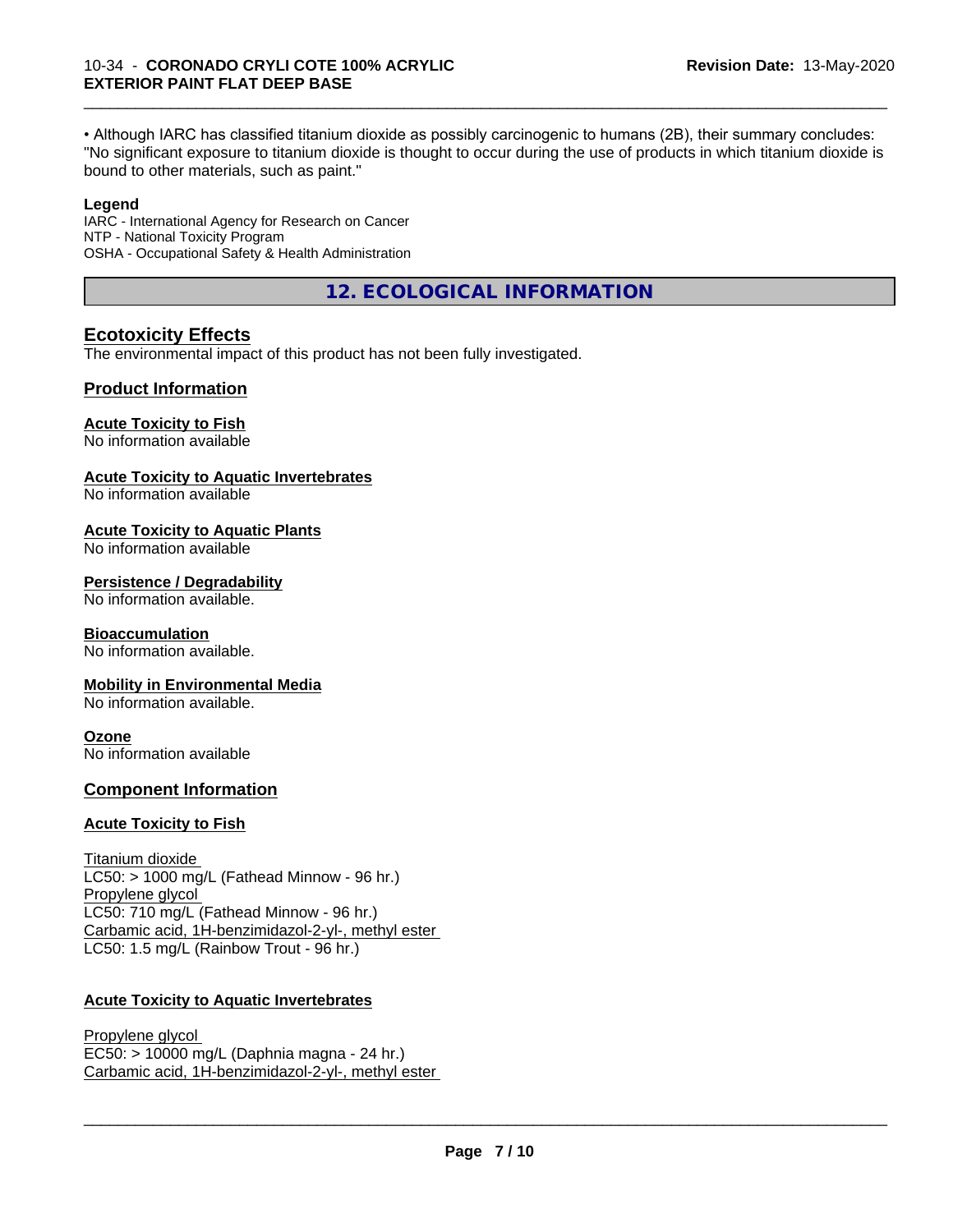LC50: 0.22 mg/L (water flea - 48 hr.)

# **Acute Toxicity to Aquatic Plants**

No information available

|                              | 13. DISPOSAL CONSIDERATIONS                                                                                                                                                                                               |
|------------------------------|---------------------------------------------------------------------------------------------------------------------------------------------------------------------------------------------------------------------------|
| <b>Waste Disposal Method</b> | Dispose of in accordance with federal, state, and local regulations. Local<br>requirements may vary, consult your sanitation department or state-designated<br>environmental protection agency for more disposal options. |
|                              | <b>14. TRANSPORT INFORMATION</b>                                                                                                                                                                                          |
| <b>DOT</b>                   | Not regulated                                                                                                                                                                                                             |
| <b>ICAO/IATA</b>             | Not regulated                                                                                                                                                                                                             |
| <b>IMDG/IMO</b>              | Not regulated                                                                                                                                                                                                             |
|                              | <b>15. REGULATORY INFORMATION</b>                                                                                                                                                                                         |

\_\_\_\_\_\_\_\_\_\_\_\_\_\_\_\_\_\_\_\_\_\_\_\_\_\_\_\_\_\_\_\_\_\_\_\_\_\_\_\_\_\_\_\_\_\_\_\_\_\_\_\_\_\_\_\_\_\_\_\_\_\_\_\_\_\_\_\_\_\_\_\_\_\_\_\_\_\_\_\_\_\_\_\_\_\_\_\_\_\_\_\_\_

# **International Inventories**

| <b>TSCA: United States</b> | Yes - All components are listed or exempt. |
|----------------------------|--------------------------------------------|
| <b>DSL: Canada</b>         | Yes - All components are listed or exempt. |

# **Federal Regulations**

#### **SARA 311/312 hazardous categorization**

| Acute health hazard               | N٥  |
|-----------------------------------|-----|
| Chronic Health Hazard             | Yes |
| Fire hazard                       | N٥  |
| Sudden release of pressure hazard | N٥  |
| Reactive Hazard                   | N٥  |

#### **SARA 313**

Section 313 of Title III of the Superfund Amendments and Reauthorization Act of 1986 (SARA). This product contains a chemical or chemicals which are subject to the reporting requirements of the Act and Title 40 of the Code of Federal Regulations, Part 372:

| <b>Chemical name</b> | CAS No.   | Weight-% | <b>CERCLA/SARA 313</b>     |
|----------------------|-----------|----------|----------------------------|
|                      |           |          | (de minimis concentration) |
| Zinc oxide           | 1314-13-2 |          |                            |

 $\overline{\phantom{a}}$  ,  $\overline{\phantom{a}}$  ,  $\overline{\phantom{a}}$  ,  $\overline{\phantom{a}}$  ,  $\overline{\phantom{a}}$  ,  $\overline{\phantom{a}}$  ,  $\overline{\phantom{a}}$  ,  $\overline{\phantom{a}}$  ,  $\overline{\phantom{a}}$  ,  $\overline{\phantom{a}}$  ,  $\overline{\phantom{a}}$  ,  $\overline{\phantom{a}}$  ,  $\overline{\phantom{a}}$  ,  $\overline{\phantom{a}}$  ,  $\overline{\phantom{a}}$  ,  $\overline{\phantom{a}}$ 

#### **Clean Air Act,Section 112 Hazardous Air Pollutants (HAPs) (see 40 CFR 61)**

This product contains the following HAPs:

*None*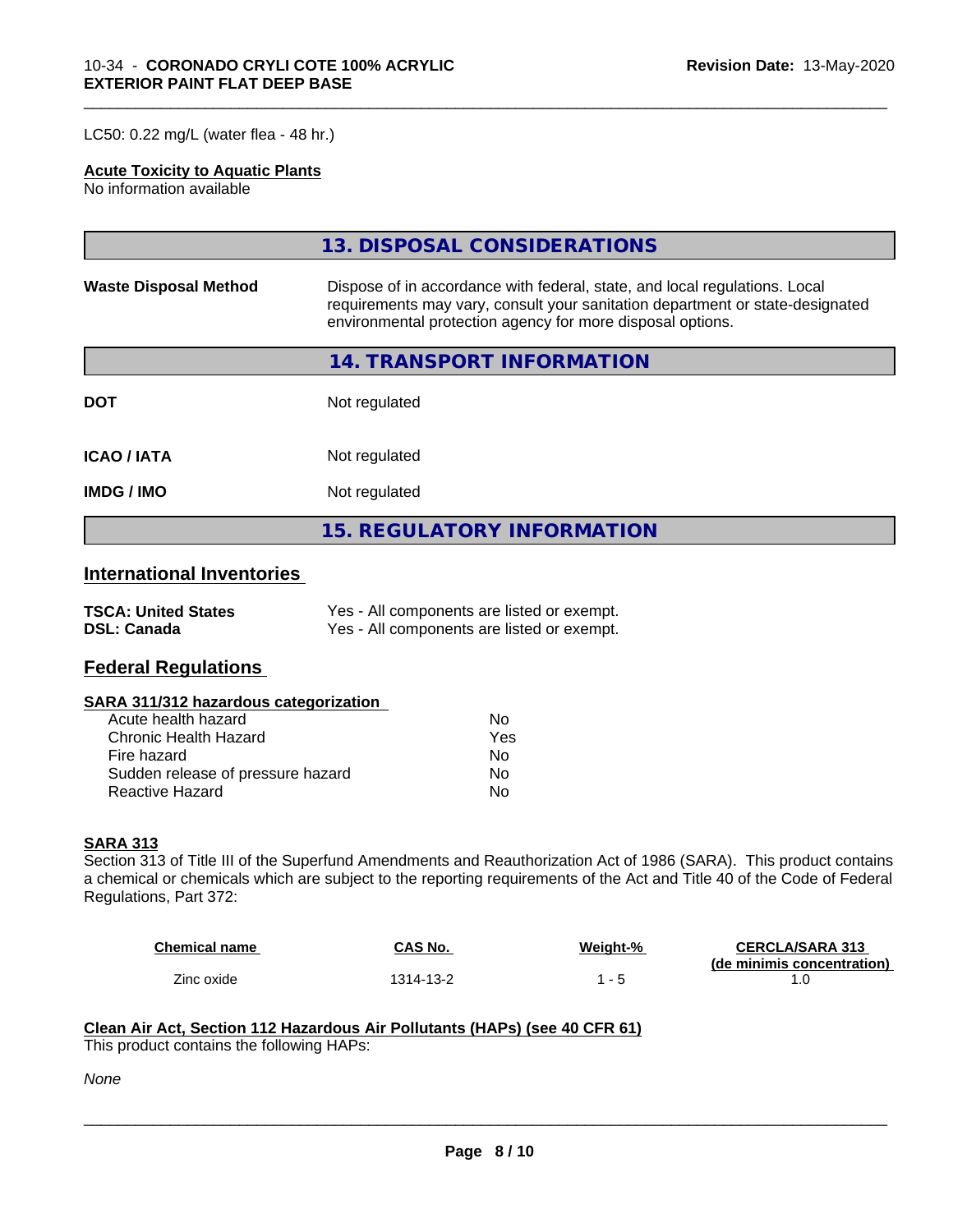# **US State Regulations**

# **California Proposition 65**

**AVIMARNING:** Cancer and Reproductive Harm– www.P65warnings.ca.gov

### **State Right-to-Know**

| <b>Chemical name</b>                  | <b>Massachusetts</b> | <b>New Jersey</b> | Pennsylvania |
|---------------------------------------|----------------------|-------------------|--------------|
| Titanium dioxide                      |                      |                   |              |
| Zinc oxide                            |                      |                   |              |
| Carbamic acid, 1H-benzimidazol-2-yl-, |                      |                   |              |
| methyl ester                          |                      |                   |              |

\_\_\_\_\_\_\_\_\_\_\_\_\_\_\_\_\_\_\_\_\_\_\_\_\_\_\_\_\_\_\_\_\_\_\_\_\_\_\_\_\_\_\_\_\_\_\_\_\_\_\_\_\_\_\_\_\_\_\_\_\_\_\_\_\_\_\_\_\_\_\_\_\_\_\_\_\_\_\_\_\_\_\_\_\_\_\_\_\_\_\_\_\_

#### **Legend**

X - Listed

# **16. OTHER INFORMATION**

| HMIS - | Health: $2^*$ | <b>Flammability: 0</b> | <b>Reactivity: 0 PPE: -</b> |  |
|--------|---------------|------------------------|-----------------------------|--|
|        |               |                        |                             |  |

#### **HMIS Legend**

- 0 Minimal Hazard
- 1 Slight Hazard
- 2 Moderate Hazard
- 3 Serious Hazard
- 4 Severe Hazard
- \* Chronic Hazard
- X Consult your supervisor or S.O.P. for "Special" handling instructions.

*Note: The PPE rating has intentionally been left blank. Choose appropriate PPE that will protect employees from the hazards the material will present under the actual normal conditions of use.*

*Caution: HMISÒ ratings are based on a 0-4 rating scale, with 0 representing minimal hazards or risks, and 4 representing significant hazards or risks. Although HMISÒ ratings are not required on MSDSs under 29 CFR 1910.1200, the preparer, has chosen to provide them. HMISÒ ratings are to be used only in conjunction with a fully implemented HMISÒ program by workers who have received appropriate HMISÒ training. HMISÒ is a registered trade and service mark of the NPCA. HMISÒ materials may be purchased exclusively from J. J. Keller (800) 327-6868.*

 **WARNING!** If you scrape, sand, or remove old paint, you may release lead dust. LEAD IS TOXIC. EXPOSURE TO LEAD DUST CAN CAUSE SERIOUS ILLNESS, SUCH AS BRAIN DAMAGE, ESPECIALLY IN CHILDREN. PREGNANT WOMEN SHOULD ALSO AVOID EXPOSURE.Wear a NIOSH approved respirator to control lead exposure. Clean up carefully with a HEPA vacuum and a wet mop. Before you start, find out how to protect yourself and your family by contacting the National Lead Information Hotline at 1-800-424-LEAD or log on to www.epa.gov/lead.

**Prepared By** Product Stewardship Department Benjamin Moore & Co. 101 Paragon Drive Montvale, NJ 07645 800-225-5554